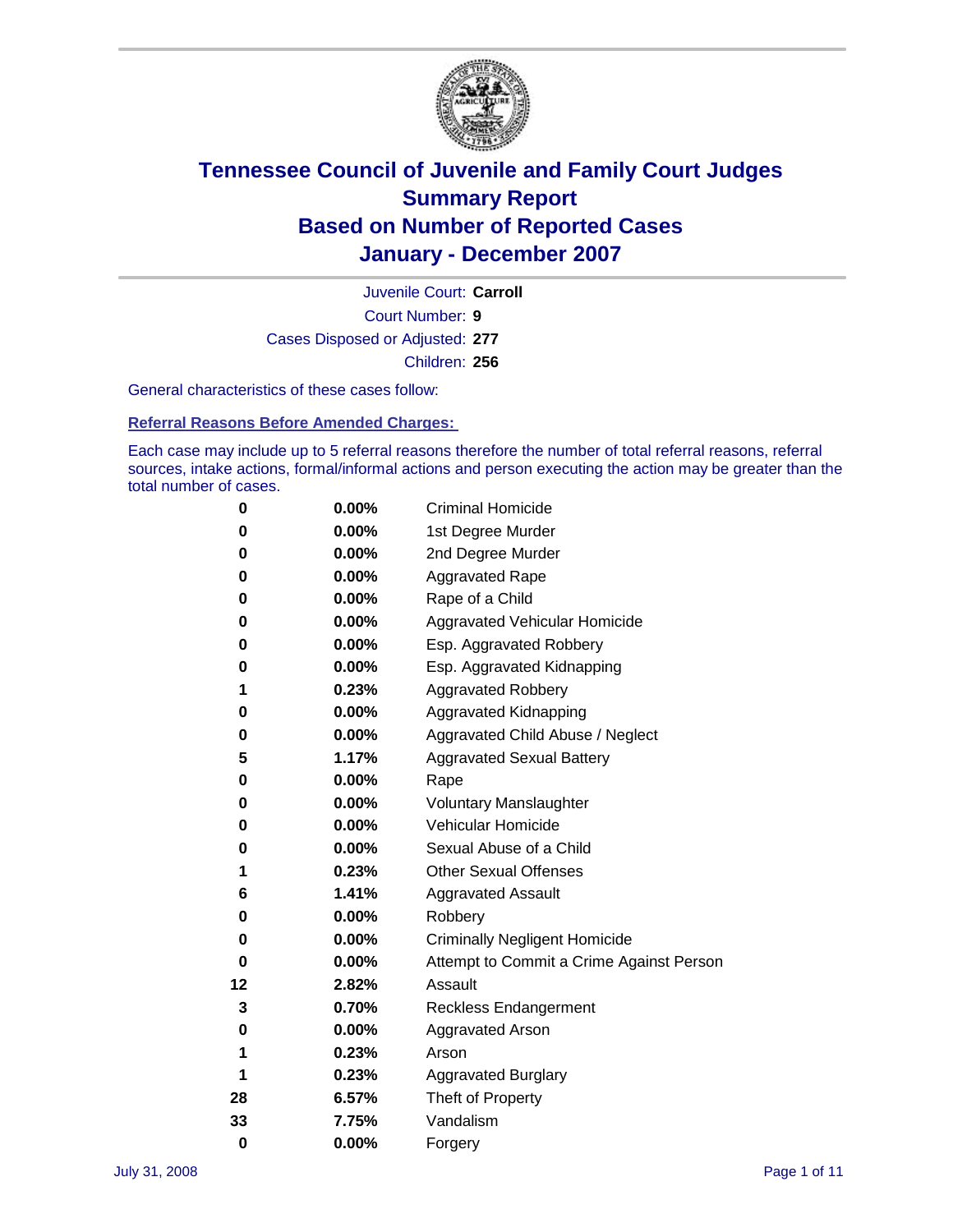

Court Number: **9** Juvenile Court: **Carroll** Cases Disposed or Adjusted: **277** Children: **256**

#### **Referral Reasons Before Amended Charges:**

Each case may include up to 5 referral reasons therefore the number of total referral reasons, referral sources, intake actions, formal/informal actions and person executing the action may be greater than the total number of cases.

| 0            | 0.00%    | <b>Worthless Checks</b>                                     |
|--------------|----------|-------------------------------------------------------------|
| 0            | 0.00%    | Illegal Possession / Fraudulent Use of Credit / Debit Cards |
| 6            | 1.41%    | <b>Burglary</b>                                             |
| 0            | $0.00\%$ | Unauthorized Use of a Vehicle                               |
| 0            | 0.00%    | <b>Cruelty to Animals</b>                                   |
| 1            | 0.23%    | Sale of Controlled Substances                               |
| 4            | 0.94%    | <b>Other Drug Offenses</b>                                  |
| 10           | 2.35%    | Possession of Controlled Substances                         |
| $\mathbf 0$  | 0.00%    | <b>Criminal Attempt</b>                                     |
| $\mathbf 2$  | 0.47%    | Carrying Weapons on School Property                         |
| $\mathbf 2$  | 0.47%    | Unlawful Carrying / Possession of a Weapon                  |
| 1            | 0.23%    | <b>Evading Arrest</b>                                       |
| 0            | 0.00%    | Escape                                                      |
| 3            | 0.70%    | Driving Under Influence (DUI)                               |
| 15           | 3.52%    | Possession / Consumption of Alcohol                         |
| $\mathbf{2}$ | 0.47%    | Resisting Stop, Frisk, Halt, Arrest or Search               |
| 0            | $0.00\%$ | <b>Aggravated Criminal Trespass</b>                         |
| 0            | 0.00%    | Harassment                                                  |
| 0            | $0.00\%$ | Failure to Appear                                           |
| 0            | 0.00%    | Filing a False Police Report                                |
| 0            | 0.00%    | Criminal Impersonation                                      |
| $\mathbf 2$  | 0.47%    | <b>Disorderly Conduct</b>                                   |
| $\mathbf 2$  | 0.47%    | <b>Criminal Trespass</b>                                    |
| 1            | 0.23%    | <b>Public Intoxication</b>                                  |
| 0            | 0.00%    | Gambling                                                    |
| 207          | 48.59%   | Traffic                                                     |
| 0            | $0.00\%$ | <b>Local Ordinances</b>                                     |
| 0            | $0.00\%$ | Violation of Wildlife Regulations                           |
| 0            | 0.00%    | Contempt of Court                                           |
| 2            | 0.47%    | Violation of Probation                                      |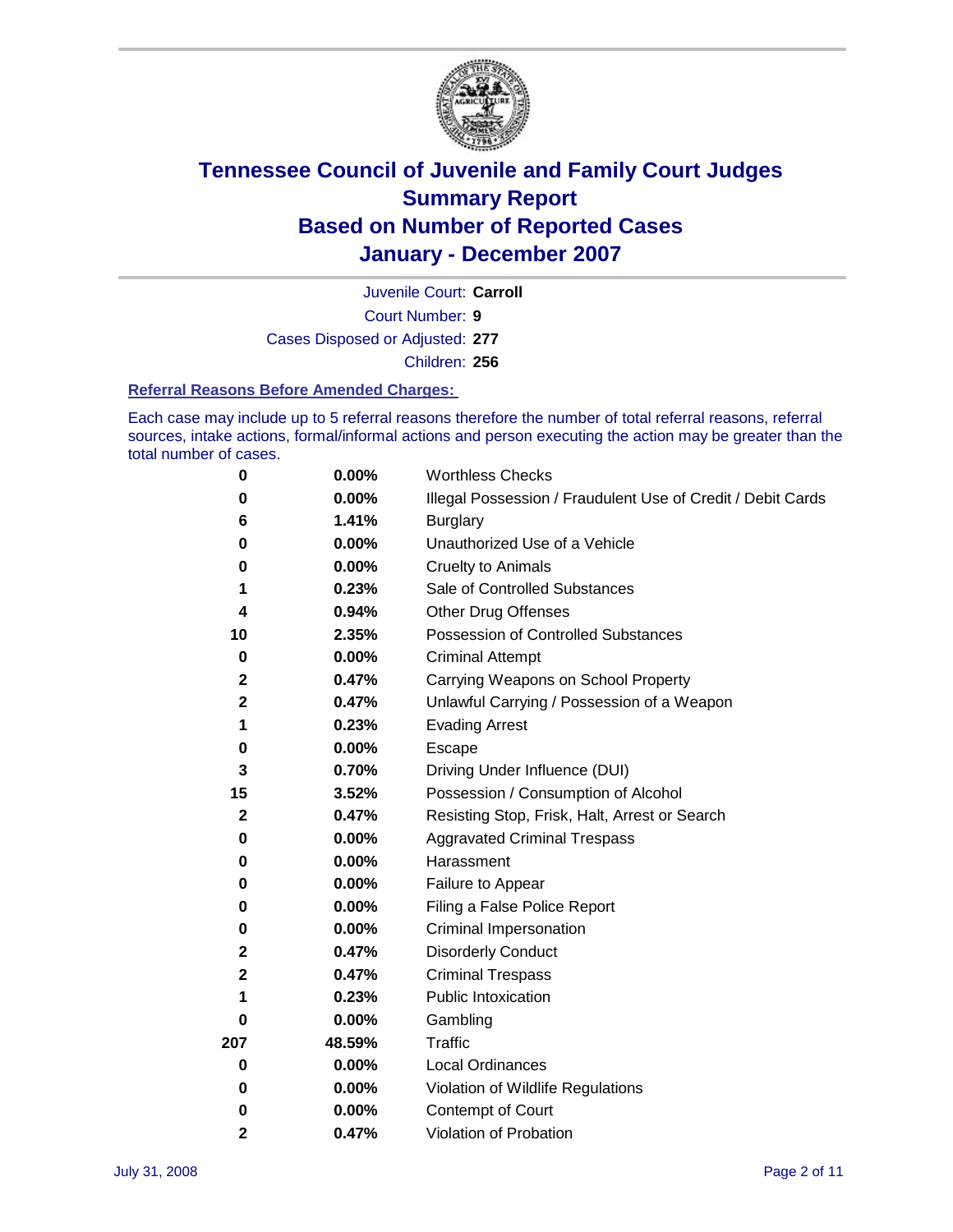

Court Number: **9** Juvenile Court: **Carroll** Cases Disposed or Adjusted: **277** Children: **256**

#### **Referral Reasons Before Amended Charges:**

Each case may include up to 5 referral reasons therefore the number of total referral reasons, referral sources, intake actions, formal/informal actions and person executing the action may be greater than the total number of cases.

| 0   | 0.00%    | Violation of Aftercare                 |
|-----|----------|----------------------------------------|
| 17  | 3.99%    | <b>Unruly Behavior</b>                 |
| 22  | 5.16%    | Truancy                                |
| 6   | 1.41%    | In-State Runaway                       |
|     | 0.23%    | Out-of-State Runaway                   |
| 14  | 3.29%    | Possession of Tobacco Products         |
| 0   | $0.00\%$ | Violation of a Valid Court Order       |
| 0   | 0.00%    | Violation of Curfew                    |
| 0   | $0.00\%$ | Sexually Abused Child                  |
| 0   | $0.00\%$ | <b>Physically Abused Child</b>         |
| 13  | 3.05%    | Dependency / Neglect                   |
| 0   | $0.00\%$ | <b>Termination of Parental Rights</b>  |
| 0   | $0.00\%$ | <b>Violation of Pretrial Diversion</b> |
| 1   | 0.23%    | Violation of Informal Adjustment       |
| 0   | 0.00%    | <b>Judicial Review</b>                 |
| 0   | 0.00%    | <b>Administrative Review</b>           |
| 0   | 0.00%    | <b>Foster Care Review</b>              |
| 0   | 0.00%    | Custody                                |
| 0   | 0.00%    | Visitation                             |
| 0   | 0.00%    | Paternity / Legitimation               |
| 0   | 0.00%    | <b>Child Support</b>                   |
| 0   | 0.00%    | <b>Request for Medical Treatment</b>   |
| 0   | 0.00%    | <b>Consent to Marry</b>                |
| 1   | 0.23%    | Other                                  |
| 426 | 100.00%  | <b>Total Referrals</b>                 |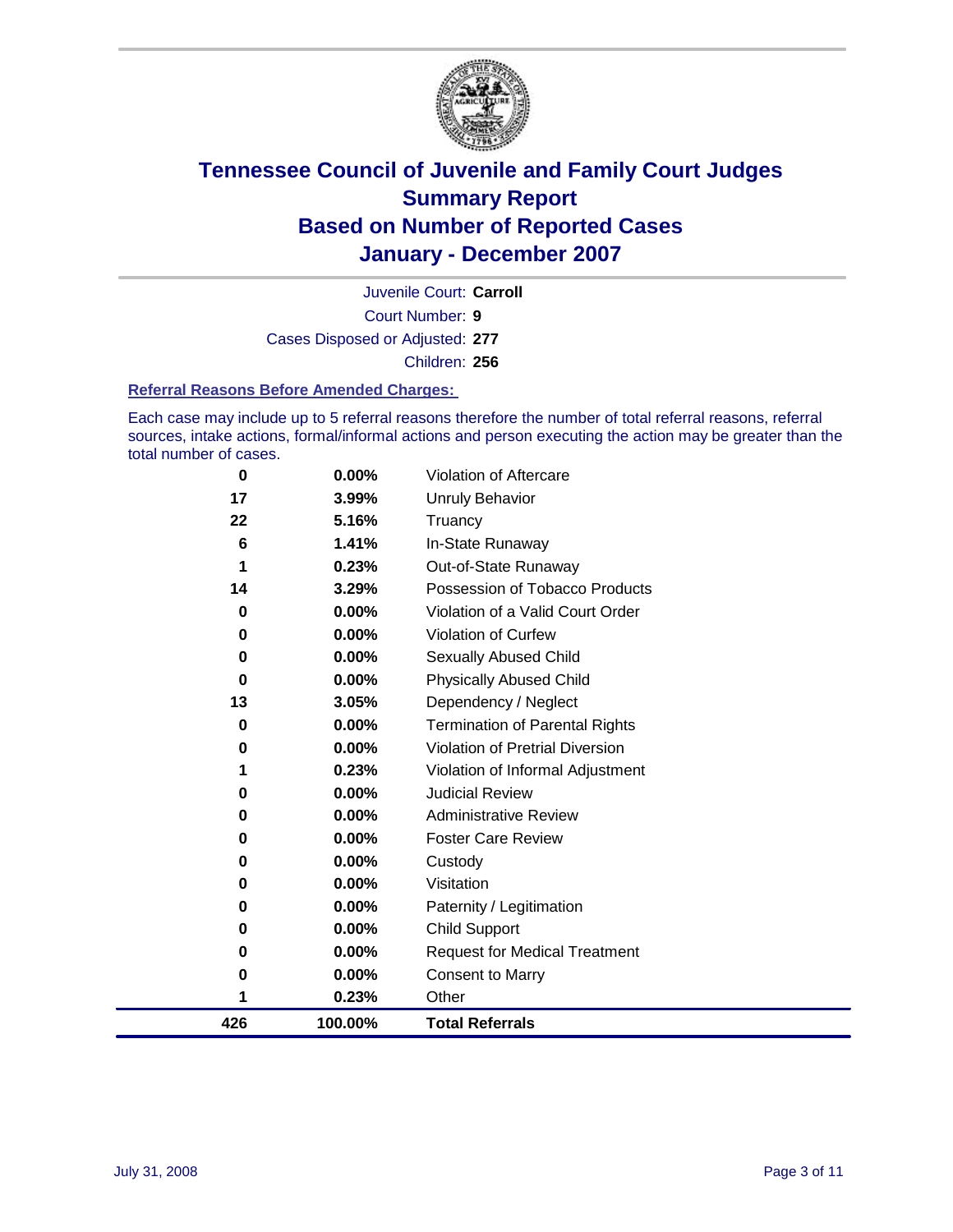

| Juvenile Court: Carroll         |
|---------------------------------|
| Court Number: 9                 |
| Cases Disposed or Adjusted: 277 |
| Children: 256                   |
|                                 |

### **Referral Sources: 1**

| 426 | 100.00%  | <b>Total Referral Sources</b>     |
|-----|----------|-----------------------------------|
| 0   | 0.00%    | Other                             |
| 0   | 0.00%    | Unknown                           |
| 0   | 0.00%    | Hospital                          |
| 0   | 0.00%    | Child & Parent                    |
| 0   | 0.00%    | Victim                            |
| 0   | 0.00%    | <b>Other Court</b>                |
| 0   | 0.00%    | Social Agency                     |
| 5   | 1.17%    | <b>Court Staff</b>                |
| 0   | $0.00\%$ | <b>District Attorney's Office</b> |
| 0   | 0.00%    | <b>Other State Department</b>     |
| 13  | 3.05%    | <b>DCS</b>                        |
| 0   | 0.00%    | <b>CSA</b>                        |
| 36  | 8.45%    | School                            |
| 0   | 0.00%    | Self                              |
| 4   | 0.94%    | <b>Relatives</b>                  |
| 16  | 3.76%    | Parents                           |
| 352 | 82.63%   | Law Enforcement                   |

### **Age of Child at Referral: 2**

| 256 | 100.00%  | <b>Total Child Count</b> |
|-----|----------|--------------------------|
| 0   | $0.00\%$ | Unknown / Not Reported   |
| 0   | 0.00%    | Ages 19 and Over         |
| 87  | 33.98%   | Ages 17 through 18       |
| 114 | 44.53%   | Ages 15 through 16       |
| 34  | 13.28%   | Ages 13 through 14       |
| 8   | 3.13%    | Ages 11 through 12       |
| 13  | 5.08%    | Ages 10 and Under        |
|     |          |                          |

<sup>1</sup> If different than number of Referral Reasons (426), verify accuracy of your court's data.

One child could be counted in multiple categories, verify accuracy of your court's data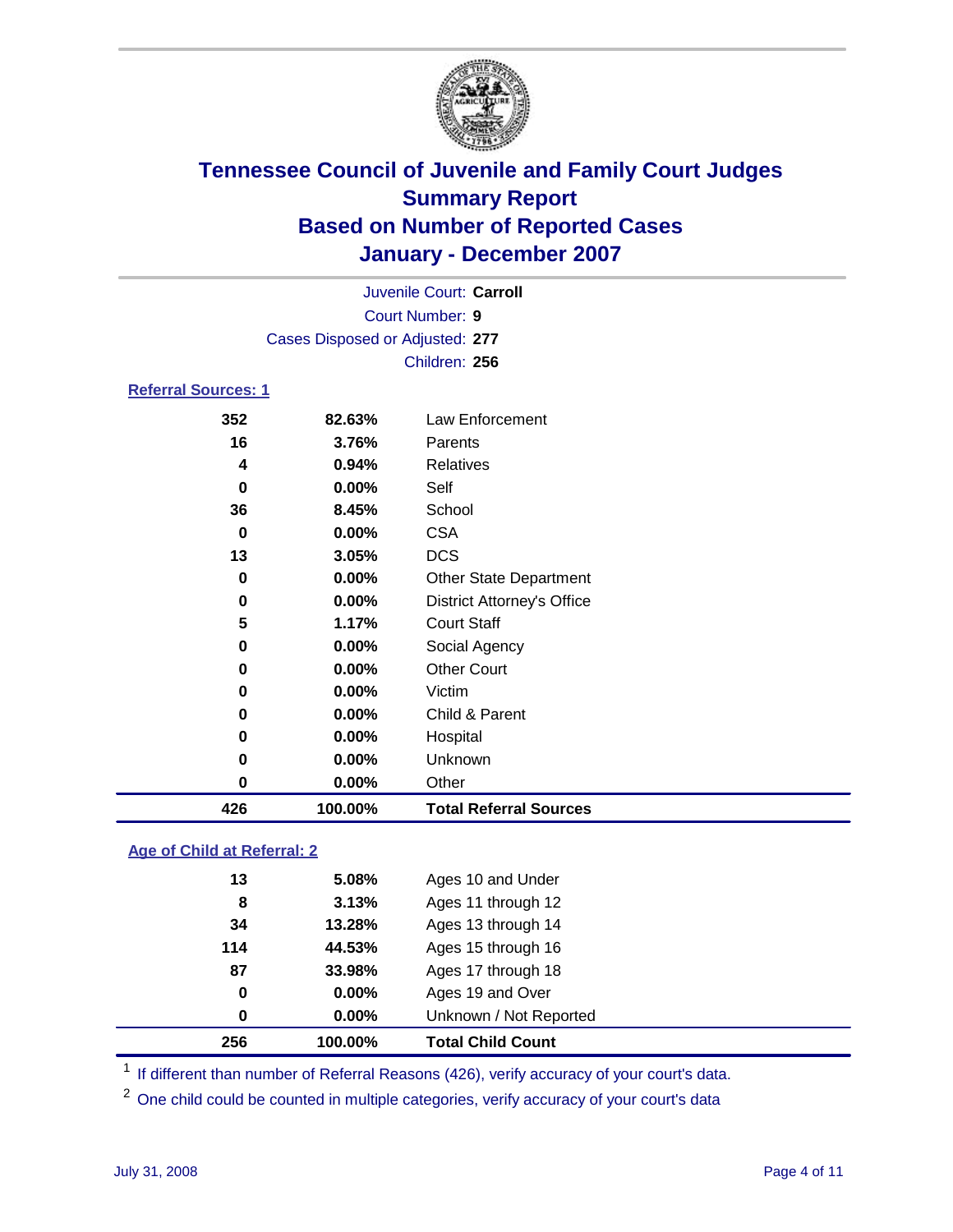

|                                         |         | Juvenile Court: Carroll  |  |  |
|-----------------------------------------|---------|--------------------------|--|--|
| Court Number: 9                         |         |                          |  |  |
| Cases Disposed or Adjusted: 277         |         |                          |  |  |
|                                         |         | Children: 256            |  |  |
| Sex of Child: 1                         |         |                          |  |  |
| 177                                     | 69.14%  | Male                     |  |  |
| 79                                      | 30.86%  | Female                   |  |  |
| $\bf{0}$                                | 0.00%   | Unknown                  |  |  |
| 256                                     | 100.00% | <b>Total Child Count</b> |  |  |
| Race of Child: 1                        |         |                          |  |  |
| 209                                     | 81.64%  | White                    |  |  |
| 39                                      | 15.23%  | African American         |  |  |
| $\bf{0}$                                | 0.00%   | Native American          |  |  |
| 1                                       | 0.39%   | Asian                    |  |  |
| 3                                       | 1.17%   | Mixed                    |  |  |
| 4                                       | 1.56%   | Unknown                  |  |  |
| 256                                     | 100.00% | <b>Total Child Count</b> |  |  |
| <b>Hispanic Origin: 1</b>               |         |                          |  |  |
| 3                                       | 1.17%   | Yes                      |  |  |
| 250                                     | 97.66%  | No                       |  |  |
| 3                                       | 1.17%   | Unknown                  |  |  |
| 256                                     | 100.00% | <b>Total Child Count</b> |  |  |
| <b>School Enrollment of Children: 1</b> |         |                          |  |  |
| 242                                     | 94.53%  | Yes                      |  |  |
| 13                                      | 5.08%   | <b>No</b>                |  |  |
| 1                                       | 0.39%   | Unknown                  |  |  |
| 256                                     | 100.00% | <b>Total Child Count</b> |  |  |

One child could be counted in multiple categories, verify accuracy of your court's data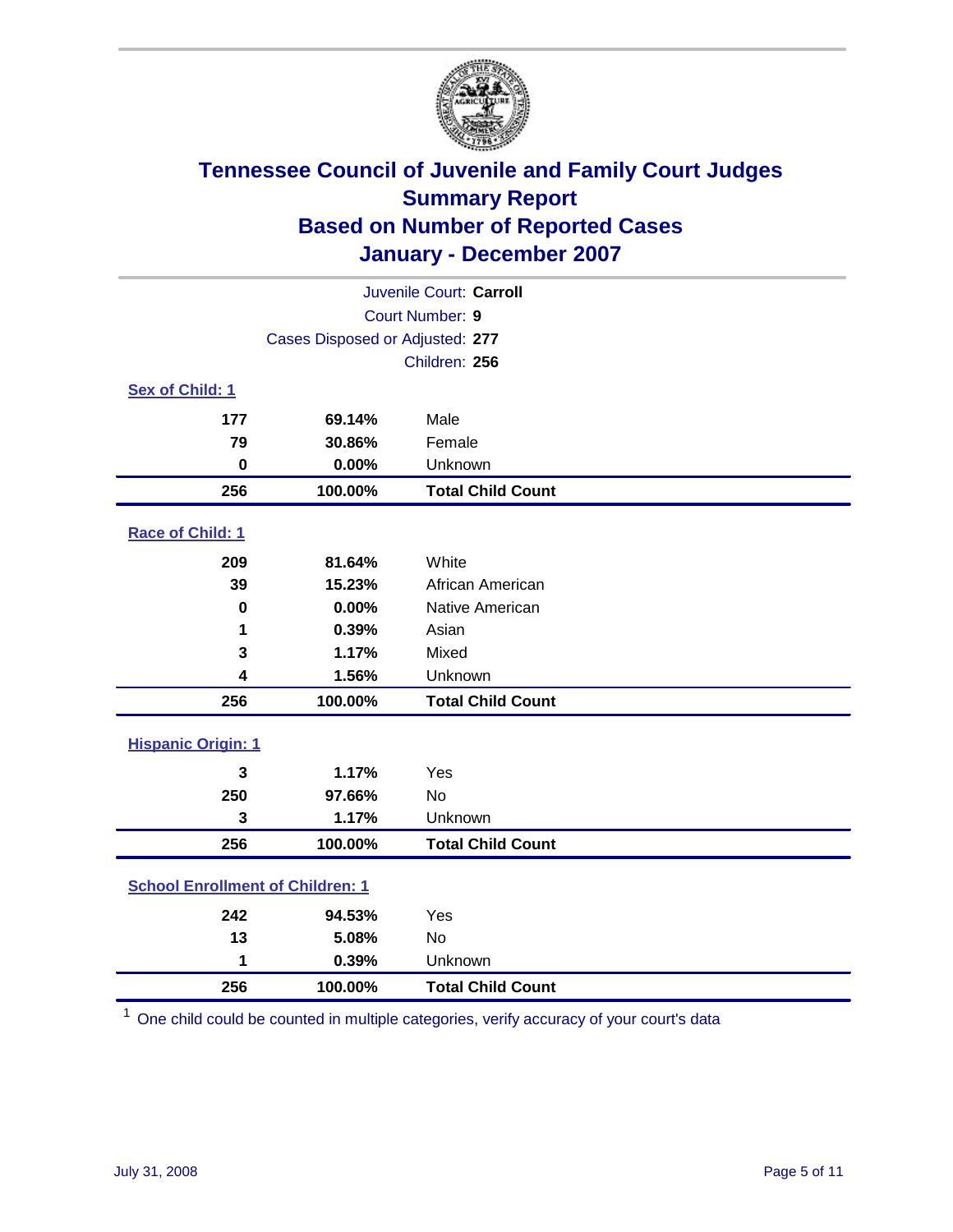

Court Number: **9** Juvenile Court: **Carroll** Cases Disposed or Adjusted: **277** Children: **256**

#### **Living Arrangement of Child at Time of Referral: 1**

| 256          | 100.00%  | <b>Total Child Count</b>     |
|--------------|----------|------------------------------|
| 2            | 0.78%    | Other                        |
| 8            | 3.13%    | Unknown                      |
| 1            | 0.39%    | Independent                  |
| 1            | 0.39%    | In an Institution            |
| 0            | $0.00\%$ | In a Residential Center      |
| 0            | $0.00\%$ | In a Group Home              |
| $\mathbf{2}$ | 0.78%    | With Foster Family           |
| $\mathbf{2}$ | 0.78%    | With Adoptive Parents        |
| 26           | 10.16%   | <b>With Relatives</b>        |
| 27           | 10.55%   | With Father                  |
| 92           | 35.94%   | <b>With Mother</b>           |
| 17           | 6.64%    | With Mother and Stepfather   |
| 4            | 1.56%    | With Father and Stepmother   |
| 74           | 28.91%   | With Both Biological Parents |
|              |          |                              |

#### **Type of Detention: 2**

| 277 | 100.00%  | <b>Total Detention Count</b> |  |
|-----|----------|------------------------------|--|
| 0   | 0.00%    | Other                        |  |
| 272 | 98.19%   | Does Not Apply               |  |
| 0   | 0.00%    | <b>Unknown</b>               |  |
| 5   | 1.81%    | <b>Psychiatric Hospital</b>  |  |
| 0   | 0.00%    | Jail - No Separation         |  |
| 0   | $0.00\%$ | Jail - Partial Separation    |  |
| 0   | 0.00%    | Jail - Complete Separation   |  |
| 0   | 0.00%    | Juvenile Detention Facility  |  |
| 0   | 0.00%    | Non-Secure Placement         |  |
|     |          |                              |  |

<sup>1</sup> One child could be counted in multiple categories, verify accuracy of your court's data

<sup>2</sup> If different than number of Cases (277) verify accuracy of your court's data.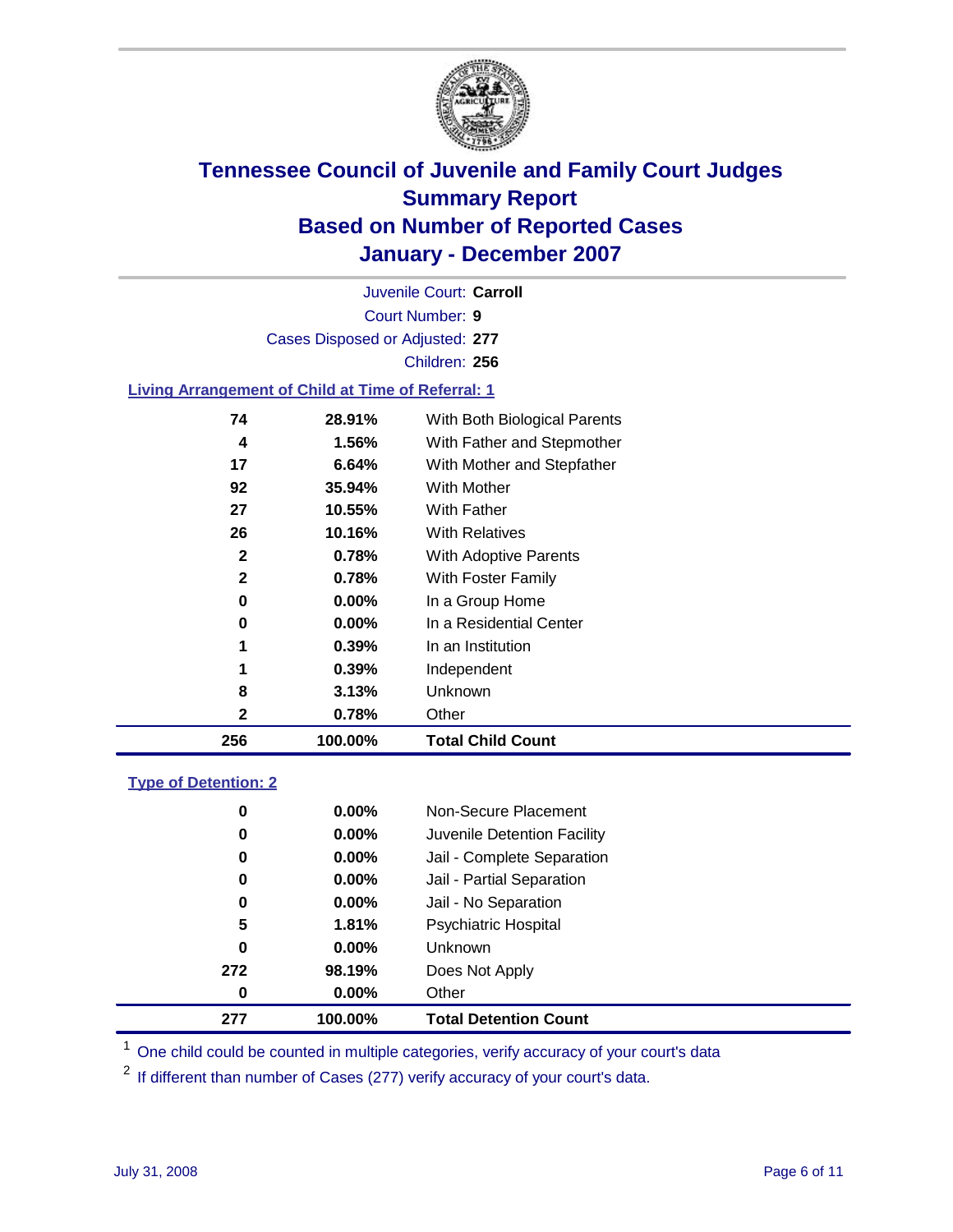

|                                                    |                                 | Juvenile Court: Carroll              |
|----------------------------------------------------|---------------------------------|--------------------------------------|
|                                                    |                                 | Court Number: 9                      |
|                                                    | Cases Disposed or Adjusted: 277 |                                      |
|                                                    |                                 | Children: 256                        |
| <b>Placement After Secure Detention Hearing: 1</b> |                                 |                                      |
| 4                                                  | 1.44%                           | Returned to Prior Living Arrangement |
| 0                                                  | 0.00%                           | Juvenile Detention Facility          |
| 0                                                  | 0.00%                           | Jail                                 |
| 0                                                  | 0.00%                           | Shelter / Group Home                 |
| 0                                                  | $0.00\%$                        | <b>Foster Family Home</b>            |
| 0                                                  | 0.00%                           | Psychiatric Hospital                 |
| 0                                                  | 0.00%                           | Unknown / Not Reported               |
| 273                                                | 98.56%                          | Does Not Apply                       |
| 0                                                  | 0.00%                           | Other                                |
| 277                                                | 100.00%                         | <b>Total Placement Count</b>         |
|                                                    |                                 |                                      |
| <b>Intake Actions: 2</b>                           |                                 |                                      |
| 220                                                | 51.64%                          | <b>Petition Filed</b>                |
| 0                                                  | 0.00%                           | <b>Motion Filed</b>                  |
| 206                                                | 48.36%                          | <b>Citation Processed</b>            |
| 0                                                  | 0.00%                           | Notification of Paternity Processed  |
| 0                                                  | 0.00%                           | Scheduling of Judicial Review        |
| 0                                                  | 0.00%                           | Scheduling of Administrative Review  |
| 0                                                  | 0.00%                           | Scheduling of Foster Care Review     |
| 0                                                  | 0.00%                           | Unknown                              |
| 0                                                  | 0.00%                           | Does Not Apply                       |
| 0                                                  | 0.00%                           | Other                                |
| 426                                                | 100.00%                         | <b>Total Intake Count</b>            |

<sup>1</sup> If different than number of Cases (277) verify accuracy of your court's data.

<sup>2</sup> If different than number of Referral Reasons (426), verify accuracy of your court's data.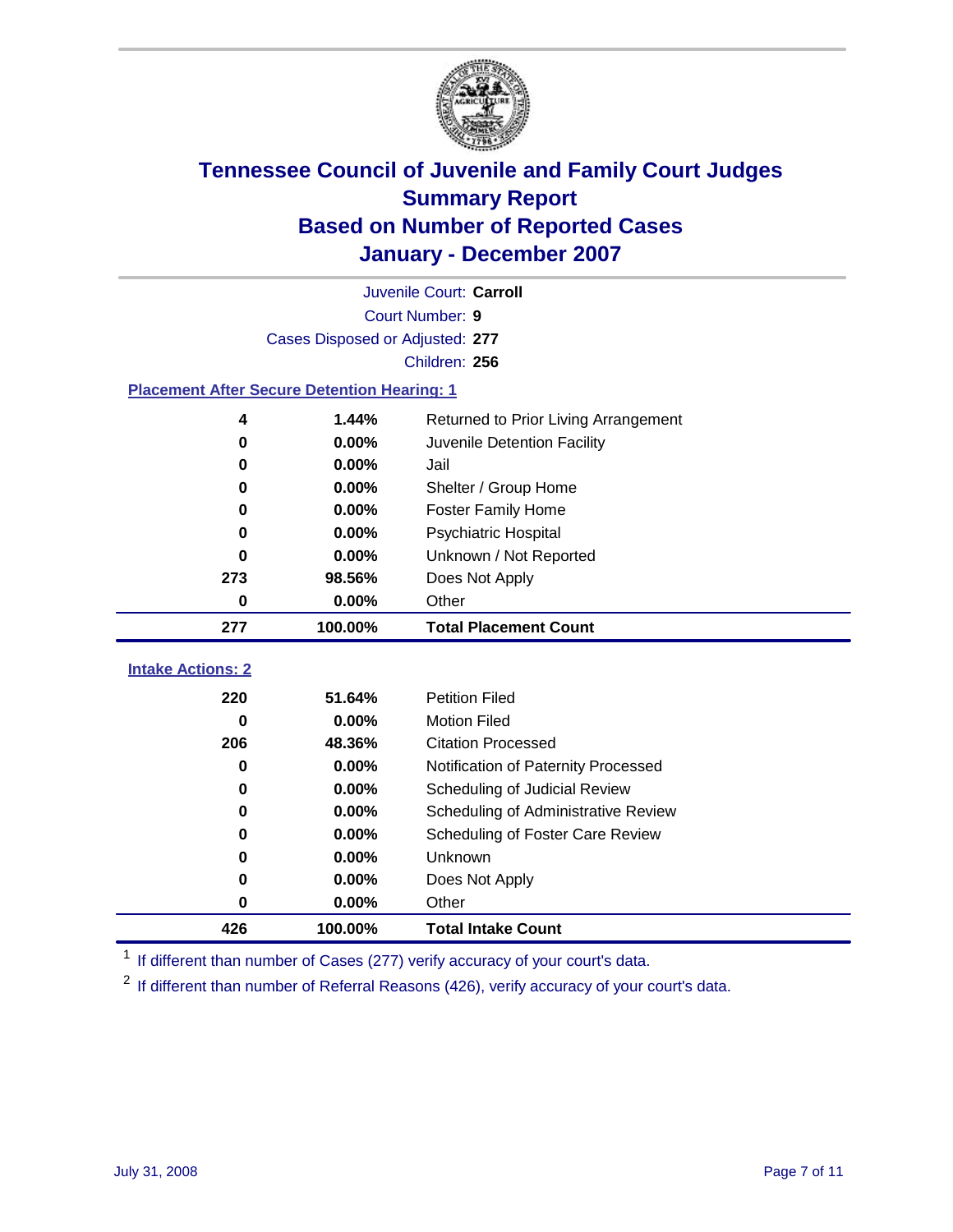

Court Number: **9** Juvenile Court: **Carroll** Cases Disposed or Adjusted: **277** Children: **256**

### **Last Grade Completed by Child: 1**

| 6              | 2.34%   | Too Young for School     |
|----------------|---------|--------------------------|
| 0              | 0.00%   | Preschool                |
| 0              | 0.00%   | Kindergarten             |
| 0              | 0.00%   | 1st Grade                |
| 0              | 0.00%   | 2nd Grade                |
| 0              | 0.00%   | 3rd Grade                |
| 3              | 1.17%   | 4th Grade                |
| $\mathbf 2$    | 0.78%   | 5th Grade                |
| $\overline{7}$ | 2.73%   | 6th Grade                |
| 10             | 3.91%   | 7th Grade                |
| 21             | 8.20%   | 8th Grade                |
| 38             | 14.84%  | 9th Grade                |
| 49             | 19.14%  | 10th Grade               |
| 45             | 17.58%  | 11th Grade               |
| $\mathbf 2$    | 0.78%   | 12th Grade               |
| $\mathbf 0$    | 0.00%   | Non-Graded Special Ed    |
| 3              | 1.17%   | <b>GED</b>               |
| 6              | 2.34%   | Graduated                |
| 0              | 0.00%   | Never Attended School    |
| 64             | 25.00%  | Unknown                  |
| $\bf{0}$       | 0.00%   | Other                    |
| 256            | 100.00% | <b>Total Child Count</b> |

### **Enrolled in Special Education: 1**

| 256 | 100.00% | <b>Total Child Count</b> |  |
|-----|---------|--------------------------|--|
| 40  | 15.63%  | Unknown                  |  |
| 207 | 80.86%  | No                       |  |
| 9   | 3.52%   | Yes                      |  |

<sup>1</sup> One child could be counted in multiple categories, verify accuracy of your court's data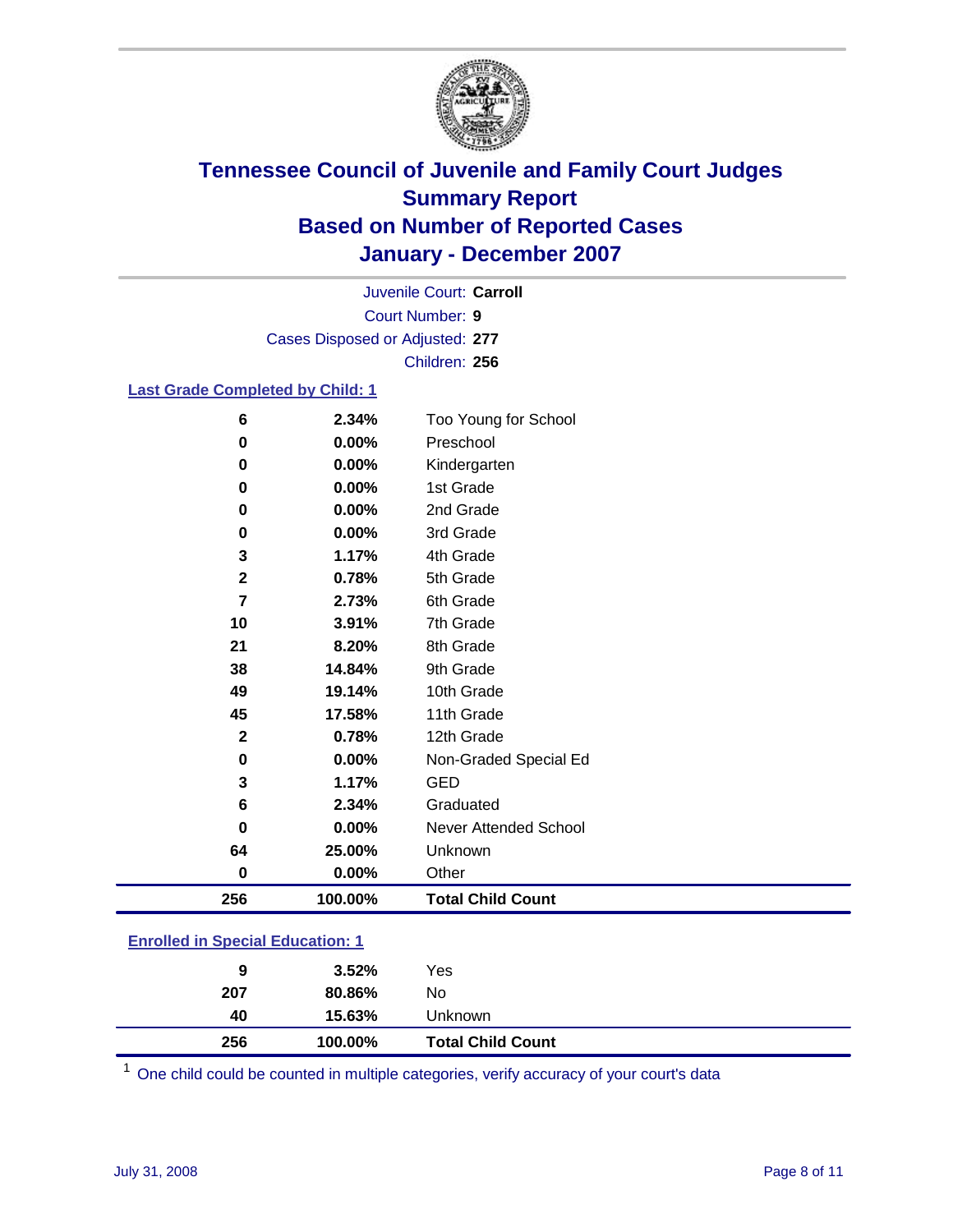

|                              |                                 | Juvenile Court: Carroll   |
|------------------------------|---------------------------------|---------------------------|
|                              |                                 | Court Number: 9           |
|                              | Cases Disposed or Adjusted: 277 |                           |
|                              |                                 | Children: 256             |
| <b>Action Executed By: 1</b> |                                 |                           |
| 426                          | 100.00%                         | Judge                     |
| 0                            | $0.00\%$                        | Referee                   |
| 0                            | $0.00\%$                        | <b>YSO</b>                |
| 0                            | $0.00\%$                        | Other                     |
| 0                            | $0.00\%$                        | Unknown / Not Reported    |
| 426                          | 100.00%                         | <b>Total Action Count</b> |

### **Formal / Informal Actions: 1**

| 53  | 12.44%   | Dismissed                                        |
|-----|----------|--------------------------------------------------|
| 0   | $0.00\%$ | Retired / Nolle Prosequi                         |
| 91  | 21.36%   | <b>Complaint Substantiated Delinquent</b>        |
| 11  | 2.58%    | <b>Complaint Substantiated Status Offender</b>   |
| 13  | 3.05%    | <b>Complaint Substantiated Dependent/Neglect</b> |
| 0   | $0.00\%$ | <b>Complaint Substantiated Abused</b>            |
| 0   | $0.00\%$ | <b>Complaint Substantiated Mentally III</b>      |
| 230 | 53.99%   | Informal Adjustment                              |
| 21  | 4.93%    | <b>Pretrial Diversion</b>                        |
| 6   | 1.41%    | <b>Transfer to Adult Court Hearing</b>           |
| 0   | $0.00\%$ | Charges Cleared by Transfer to Adult Court       |
| 0   | $0.00\%$ | Special Proceeding                               |
| 0   | $0.00\%$ | <b>Review Concluded</b>                          |
| 1   | 0.23%    | Case Held Open                                   |
| 0   | $0.00\%$ | Other                                            |
| 0   | $0.00\%$ | Unknown / Not Reported                           |
| 426 | 100.00%  | <b>Total Action Count</b>                        |

<sup>1</sup> If different than number of Referral Reasons (426), verify accuracy of your court's data.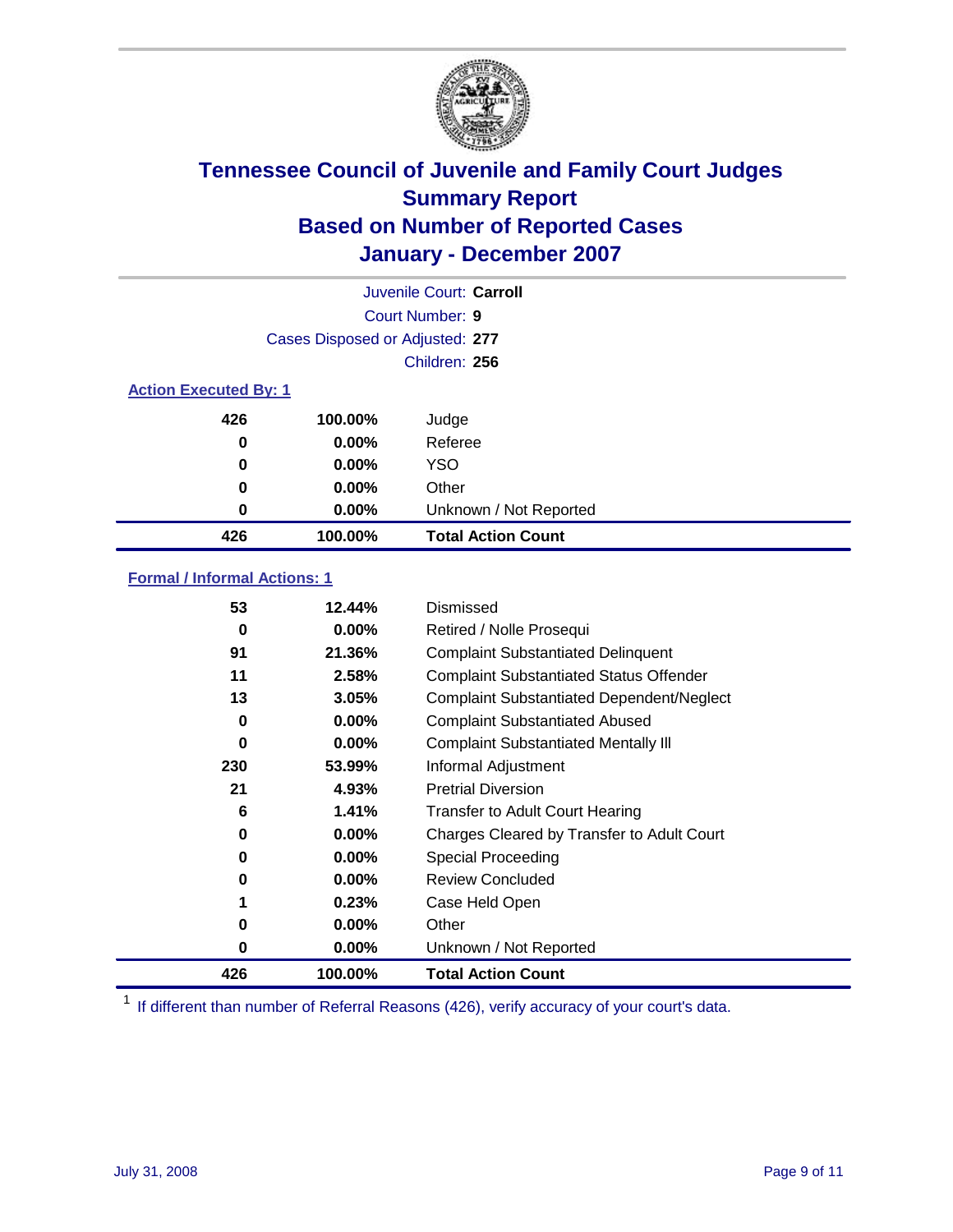

|                       |                                 | Juvenile Court: Carroll                               |
|-----------------------|---------------------------------|-------------------------------------------------------|
|                       |                                 | Court Number: 9                                       |
|                       | Cases Disposed or Adjusted: 277 |                                                       |
|                       |                                 | Children: 256                                         |
| <b>Case Outcomes:</b> |                                 | There can be multiple outcomes for one child or case. |
| 27                    | 4.21%                           | <b>Case Dismissed</b>                                 |
| 0                     | 0.00%                           | Case Retired or Nolle Prosequi                        |
| 122                   | 19.00%                          | Warned / Counseled                                    |
| 1                     | 0.16%                           | Held Open For Review                                  |
| 76                    | 11.84%                          | Supervision / Probation to Juvenile Court             |
| 0                     | 0.00%                           | <b>Probation to Parents</b>                           |
| 0                     | 0.00%                           | Referral to Another Entity for Supervision / Service  |
| 2                     | 0.31%                           | Referred for Mental Health Counseling                 |
| 0                     | 0.00%                           | Referred for Alcohol and Drug Counseling              |
| 0                     | 0.00%                           | Referred to Alternative School                        |
| 0                     | 0.00%                           | Referred to Private Child Agency                      |
| 24                    | 3.74%                           | Referred to Defensive Driving School                  |
| 6                     | 0.93%                           | Referred to Alcohol Safety School                     |
| 74                    | 11.53%                          | Referred to Juvenile Court Education-Based Program    |
| 12                    | 1.87%                           | Driver's License Held Informally                      |
| 0                     | 0.00%                           | <b>Voluntary Placement with DMHMR</b>                 |
| 1                     | 0.16%                           | <b>Private Mental Health Placement</b>                |
| 0                     | 0.00%                           | <b>Private MR Placement</b>                           |
| 1                     | 0.16%                           | Placement with City/County Agency/Facility            |
| 0                     | 0.00%                           | Placement with Relative / Other Individual            |
| 1                     | 0.16%                           | Fine                                                  |
| 0                     | 0.00%                           | <b>Public Service</b>                                 |
| 13                    | 2.02%                           | Restitution                                           |
| 0                     | 0.00%                           | <b>Runaway Returned</b>                               |
| 9                     | 1.40%                           | No Contact Order                                      |
| 26                    | 4.05%                           | Injunction Other than No Contact Order                |
| 81                    | 12.62%                          | <b>House Arrest</b>                                   |
| 2                     | 0.31%                           | <b>Court Defined Curfew</b>                           |
| 0                     | 0.00%                           | Dismissed from Informal Adjustment                    |
| 0                     | 0.00%                           | <b>Dismissed from Pretrial Diversion</b>              |
| 0                     | 0.00%                           | Released from Probation                               |
| 2                     | 0.31%                           | <b>Transferred to Adult Court</b>                     |
| 0                     | 0.00%                           | <b>DMHMR Involuntary Commitment</b>                   |